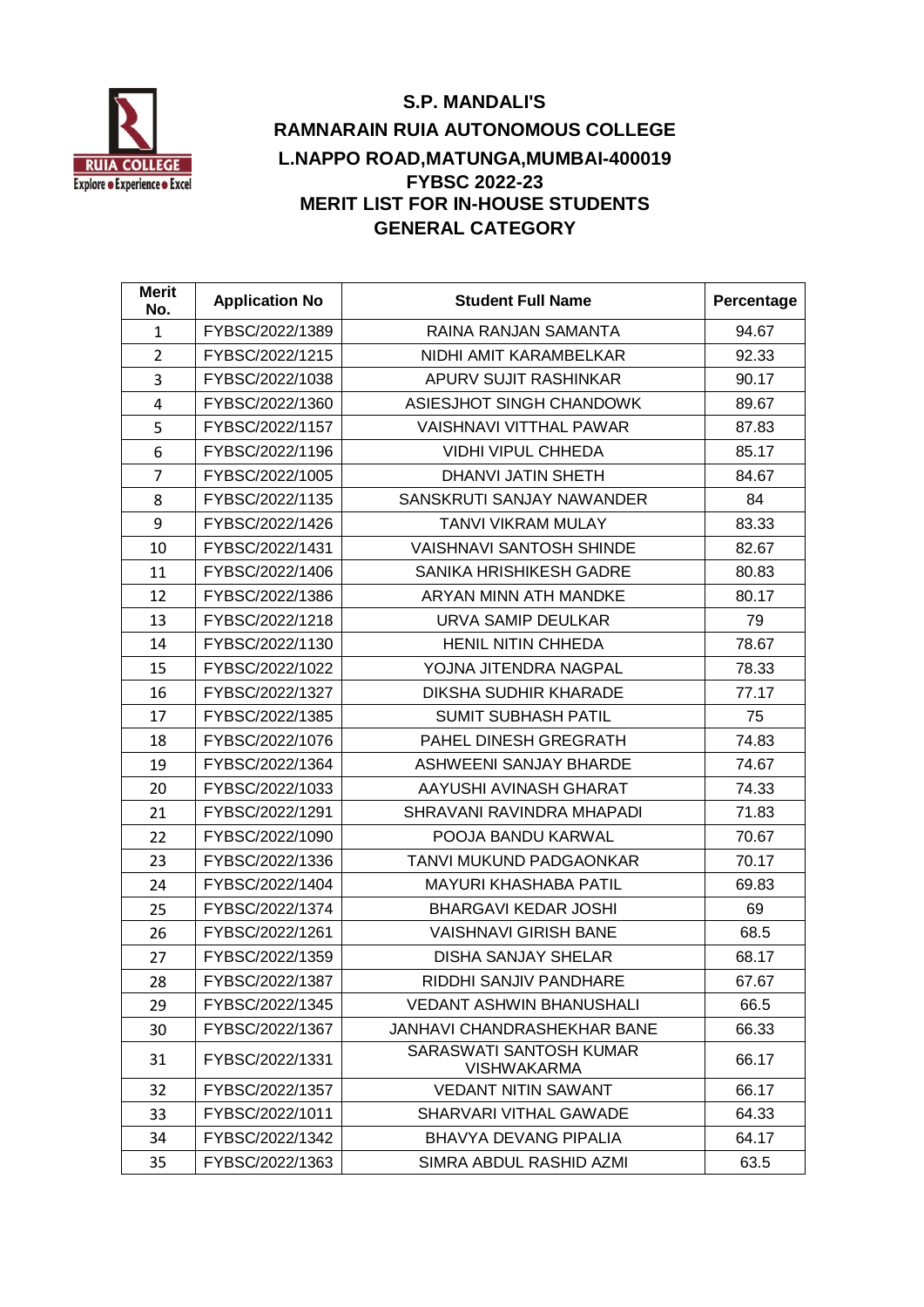| 36 | FYBSC/2022/1414 | <b>INDRAJEET NAREN PARCHURE</b>  | 62.5  |
|----|-----------------|----------------------------------|-------|
| 37 | FYBSC/2022/1087 | NISHKA CHINTAMANI KALE           | 61.83 |
| 38 | FYBSC/2022/1318 | <b>EESHA YATIN KULKARNI</b>      | 60.83 |
| 39 | FYBSC/2022/1125 | SHRAVANI DNYANESHWAR DAUNDKAR    | 60    |
| 40 | FYBSC/2022/1020 | AARYA VINOD GAONKAR              | 56.67 |
| 41 | FYBSC/2022/1245 | ANIRUDHA MANGESH DESAI           | 55.67 |
| 42 | FYBSC/2022/1301 | RAHUL SANTOSH CHANNA             | 55.33 |
| 43 | FYBSC/2022/1410 | ABHISHEK SANJAY DHUMAL           | 55.17 |
| 44 | FYBSC/2022/1312 | SUMAYYA SAJID ALI SHAIKH         | 55    |
| 45 | FYBSC/2022/1422 | <b>GAURI MAHESH BOBHATE</b>      | 54.5  |
| 46 | FYBSC/2022/1445 | <b>TANVI VIDYADHAR SALVI</b>     | 54.33 |
| 47 | FYBSC/2022/1113 | <b>SHRAVANI SACHIN SHIRKE</b>    | 54.17 |
| 48 | FYBSC/2022/1375 | <b>BUSHRA GULAM MUSTAFA KHAN</b> | 54    |
| 49 | FYBSC/2022/1308 | <b>HAIDER ALI SHAIKH</b>         | 52.67 |
| 50 | FYBSC/2022/1193 | ARADHYA PRABHAKAR MORE           | 52.17 |
| 51 | FYBSC/2022/1418 | SHRAVAN DINKAR JADHAV            | 50.83 |
| 52 | FYBSC/2022/1362 | <b>SHRIDDHI SURESH MORE</b>      | 50.33 |
| 53 | FYBSC/2022/1334 | DEESHA JIGNESH JETHWA            | 49.33 |
| 54 | FYBSC/2022/1304 | ARJUN RAHUL NAVGIRE              | 48.17 |
| 55 | FYBSC/2022/1013 | RAJ DATTATRAY PATIL              | 47.17 |
| 56 | FYBSC/2022/1015 | MOHD SAEED SHAHID KHAN           | 45.83 |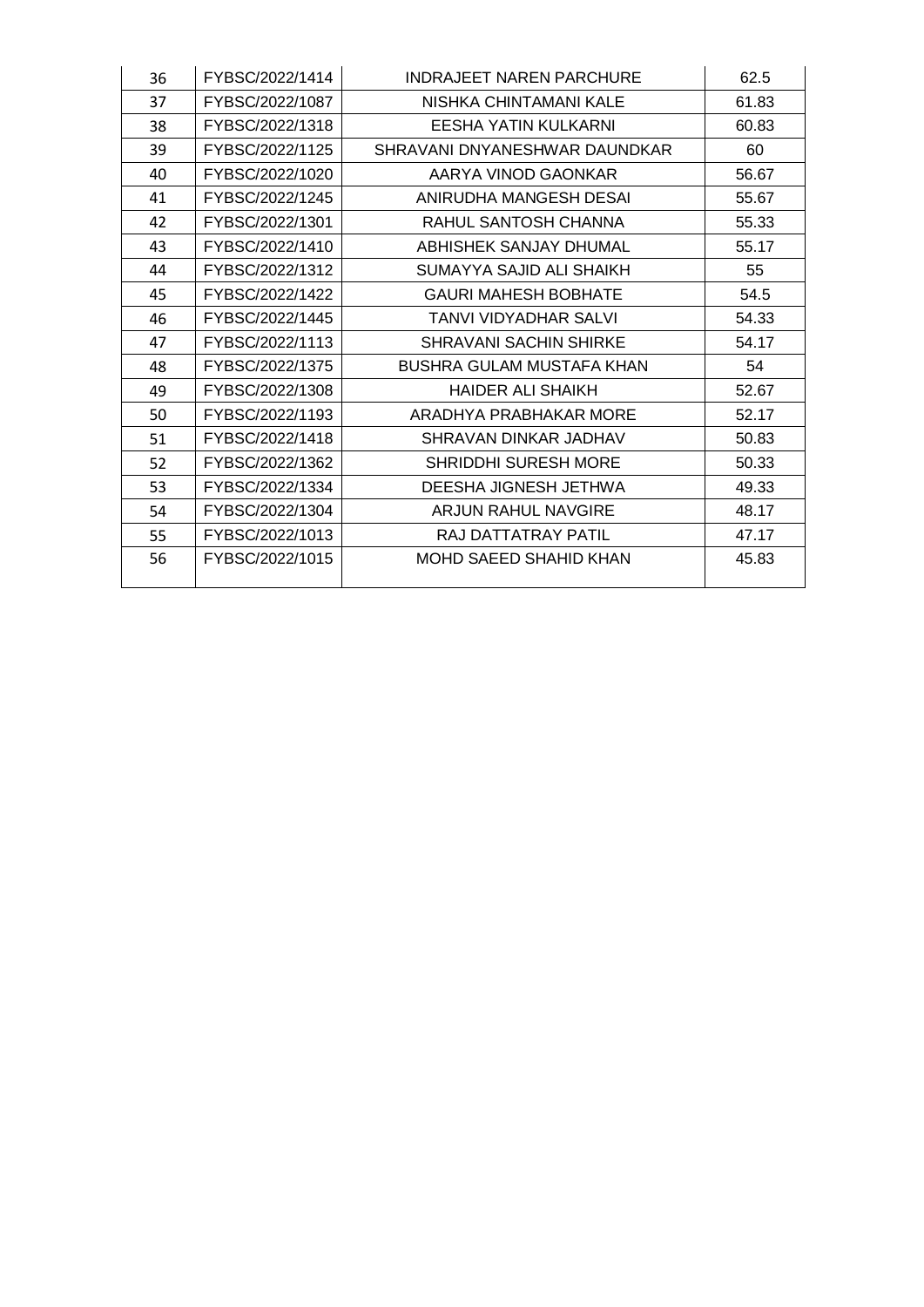#### **S.P. MANDALI'S**



## **RAMNARAIN RUIA AUTONOMOUS COLLEGE L.NAPPO ROAD,MATUNGA,MUMBAI-400019 FYBSC 2022-23 MERIT LIST FOR IN-HOUSE STUDENTS SC CATEGORY**

| <b>Merit</b><br>No. | <b>Application No.</b> | <b>Student Full Name</b>      | Percentage |
|---------------------|------------------------|-------------------------------|------------|
| $\mathbf{1}$        | FYBSC/2022/1366        | SAHIL PANKAJ GAIKWAD          | 77         |
| $\overline{2}$      | FYBSC/2022/1366        | SAHIL PANKAJ GAIKWAD          | 77         |
| 3                   | FYBSC/2022/1232        | ANANYA SANJAY VAIRAL          | 75.5       |
| 4                   | FYBSC/2022/1165        | <b>PRASID MANOJ MOHITE</b>    | 70.5       |
| 5                   | FYBSC/2022/1260        | RIYA PRASAD NACHANKAR         | 68.83      |
| 6                   | FYBSC/2022/1295        | <b>MANSI MANGESH PAWAR</b>    | 65.83      |
| $\overline{7}$      | FYBSC/2022/1337        | ARYAA SANJAY PAWAR            | 65.33      |
| 8                   | FYBSC/2022/1285        | <b>MITASHA SACHIN LADE</b>    | 64         |
| 9                   | FYBSC/2022/1377        | TANISHA KISHORE SONAVANE      | 60         |
| 10                  | FYBSC/2022/1433        | <b>MRUNAL RAHUL KASARE</b>    | 58.83      |
| 11                  | FYBSC/2022/1023        | NEERJA VINOD NARAYANE         | 58         |
| 12                  | FYBSC/2022/1423        | <b>BHAVDEEP ARUN GANGURDE</b> | 58         |
| 13                  | FYBSC/2022/1401        | NEERJA VINOD NARAYANE         | 58         |
| 14                  | FYBSC/2022/1092        | PRIYANKA PRAMOD GHOGARE       | 57.33      |
| 15                  | FYBSC/2022/1388        | SHRUTI SAHADEV GAIKWAD        | 54.67      |
| 16                  | FYBSC/2022/1109        | YOGIRAJ BALKRISHNA SHINDE     | 53.67      |
| 17                  | FYBSC/2022/1322        | MANIKARNIKA JITENDRA KOKANE   | 53.33      |
| 18                  | FYBSC/2022/1147        | <b>PRANAY GIRISH TIKHE</b>    | 51.5       |
| 19                  | FYBSC/2022/1300        | KIMAYA ARVIND HIWALE          | 49.83      |
| 20                  | FYBSC/2022/1181        | TANVI RAJENDRA MANJALKAR      | 47.5       |
| 21                  | FYBSC/2022/1434        | ADITYA DINESH GADEKAR         | 46.67      |
| 22                  | FYBSC/2022/1221        | PRATHAM JANARDHAN KAMBLE      | 46.5       |
| 23                  | FYBSC/2022/1409        | <b>BHAKTI MANOJ KAMBLE</b>    | 46.33      |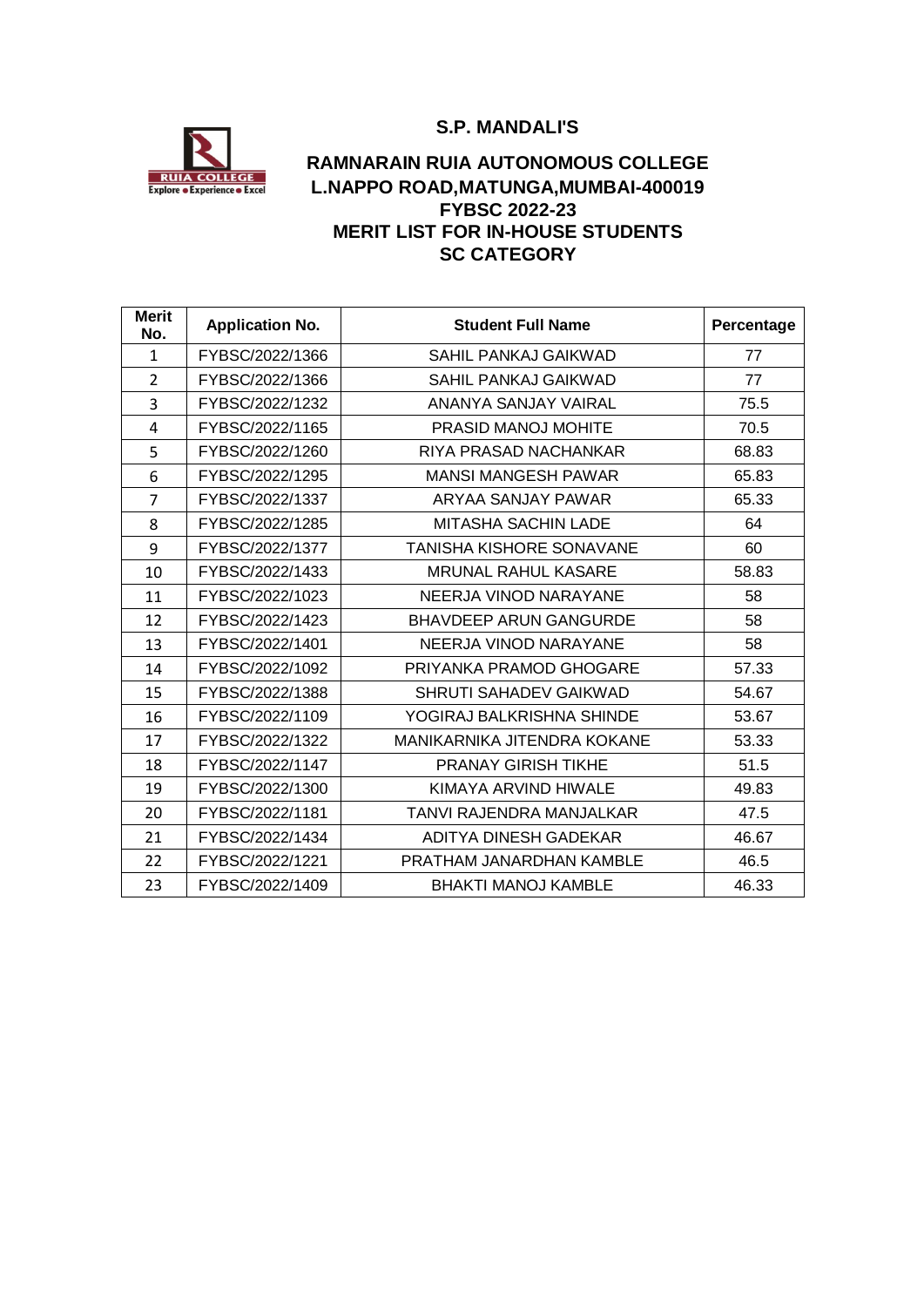**S.P. MANDALI'S**



## **RAMNARAIN RUIA AUTONOMOUS COLLEGE L.NAPPO ROAD,MATUNGA,MUMBAI-400019 FYBSC 2022-23 MERIT LIST FOR IN-HOUSE STUDENTS ST CATEGORY**

| Merit No. | <b>Application No.</b> | <b>Student Full Name</b> | Percentage |
|-----------|------------------------|--------------------------|------------|
|           | FYBSC/2022/1255        | SAHIL ASIF TADVI         | 71 17      |
|           | FYBSC/2022/1400        | RENUKA BALSHIRAM BURUD   | 57.5       |



#### **S.P. MANDALI'**

## **RUIA COLLEGE RAMNARAIN RUIA AUTONOMOUS COLLEGE L.NAPPO ROAD,MATUNGA,MUMBAI-400019 FYBSC 2022-23 MERIT LIST FOR IN-HOUSE STUDENTS VJ/DT CATEGORY**

| Merit No. | <b>Application No.</b> | <b>Student Full Name</b> | Percentage |
|-----------|------------------------|--------------------------|------------|
|           | FYBSC/2022/1425        | TANVI SUNIL KHICCHI      | 61.5       |
|           | FYBSC/2022/1413        | <b>SAHIL SURESH MANE</b> | 48.67      |



#### **S.P. MANDALI'S RAMNARAIN RUIA AUTONOMOUS COLLEGE L.NAPPO ROAD,MATUNGA,MUMBAI-400019 FYBSC 2022-23 MERIT LIST FOR IN-HOUSE STUDENTS NT(B) CATEGORY**

| Merit<br>No. | <b>Application No.</b> | <b>Student Full Name</b>       | Percentage |
|--------------|------------------------|--------------------------------|------------|
|              | FYBSC/2022/1051        | AISHWARYA ANAND GOSAVI         | 82.17      |
| 2.           | FYBSC/2022/1146        | <b>JAGRUTI MANGESH MAHADIK</b> | 73.33      |
| 3.           | FYBSC/2022/1399        | JEEDNYA SUDHAKAR GOSAVI        | 52.33      |
| 4.           | FYBSC/2022/1441        | SIDDHI CHANDRAKANT MAHADIK     | 44.5       |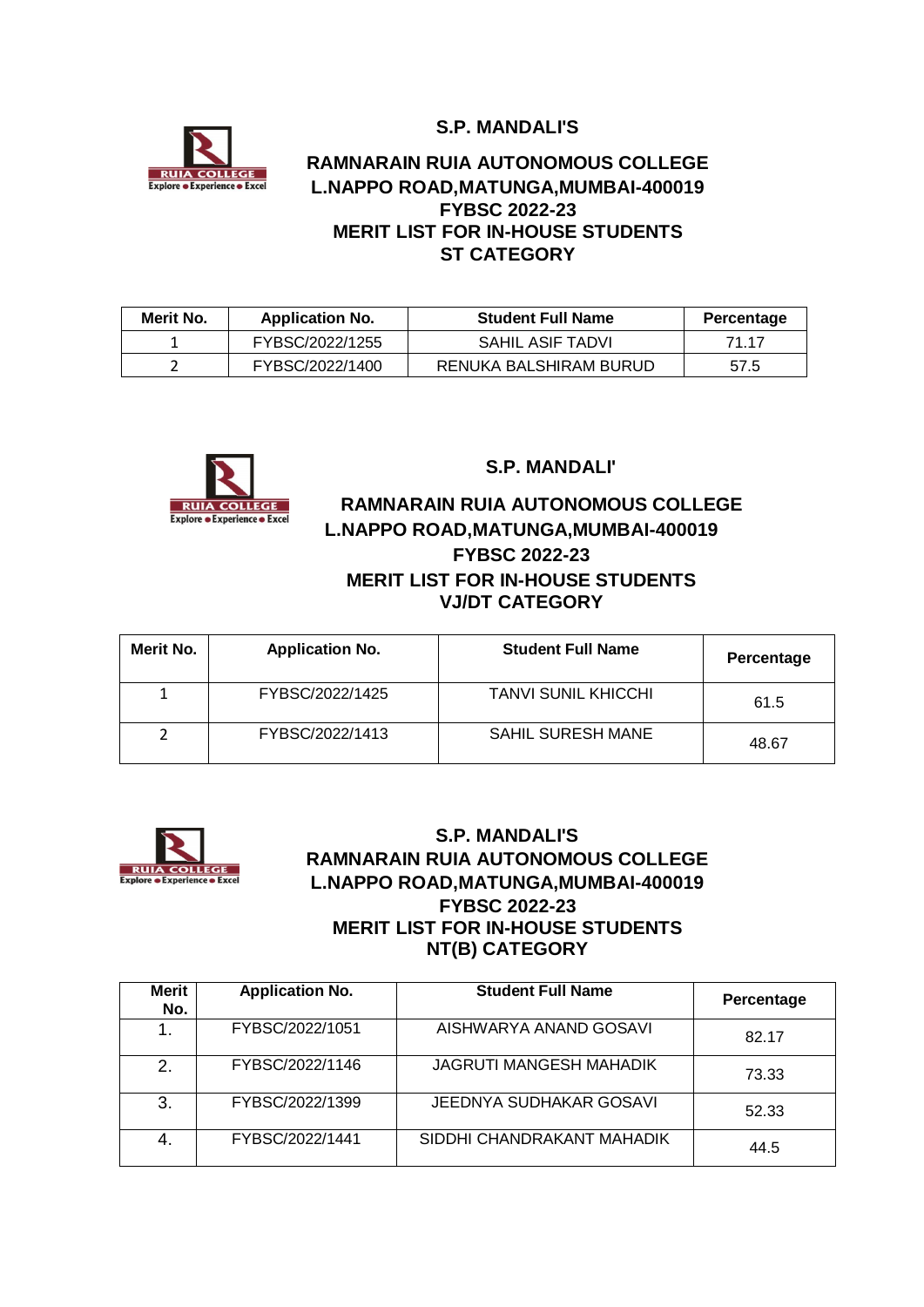

### **S.P. MANDALI'S RAMNARAIN RUIA AUTONOMOUS COLLEGE L.NAPPO ROAD,MATUNGA,MUMBAI-400019 FYBSC 2022-23 MERIT LIST FOR IN-HOUSE STUDENTS NT(C) CATEGORY**

| Merit No. | <b>Application No.</b> | <b>Student Full Name</b>      | Percentage |
|-----------|------------------------|-------------------------------|------------|
|           | FYBSC/2022/1356        | <b>MANASI ANKUSH KHARAT</b>   | 65.17      |
| 2.        | FYBSC/2022/1136        | SHAILESH RAMESH ZORE          | 62.5       |
| 3.        | FYBSC/2022/1280        | AARYA SUBHASH KALE            | 58.17      |
| 4.        | FYBSC/2022/1306        | VEDANT CHANDRASHEKHAR CHANDAN | 55.5       |



## **S.P. MANDALI'S**

#### **RAMNARAIN RUIA AUTONOMOUS COLLEGE L.NAPPO ROAD,MATUNGA,MUMBAI-400019 FYBSC 2022-23 MERIT LIST FOR IN-HOUSE STUDENTS NT(D) CATEGORY**

| Merit No. | <b>Application No.</b> | <b>Student Full Name</b> | Percentage |
|-----------|------------------------|--------------------------|------------|
|           | FYBSC/2022/1278        | NIKITA SUBHASH SANAP     | 82         |



## **S.P. MANDALI'S**

### **RAMNARAIN RUIA AUTONOMOUS COLLEGE L.NAPPO ROAD,MATUNGA,MUMBAI-400019 FYBSC 2022-23 MERIT LIST FOR IN-HOUSE STUDENTS OBC CATEGORY**

| Merit No. | <b>Application No.</b> | <b>Student Full Name</b> | Percentage |
|-----------|------------------------|--------------------------|------------|
|           | FYBSC/2022/1197        | AADIL JAVED ATTAR        | 88.33      |
| 2         | FYBSC/2022/1396        | DIKSHA GAJANAN KHAPARE   | 84.5       |
| 3         | FYBSC/2022/1275        | SANKALP SANJAY PANCHAL   | 83.83      |
| 4         | FYBSC/2022/1309        | SAEE GANESH THAKUR       | 75.5       |
| 5         | FYBSC/2022/1008        | SAIRAJ KESHAV PARAVE     | 75         |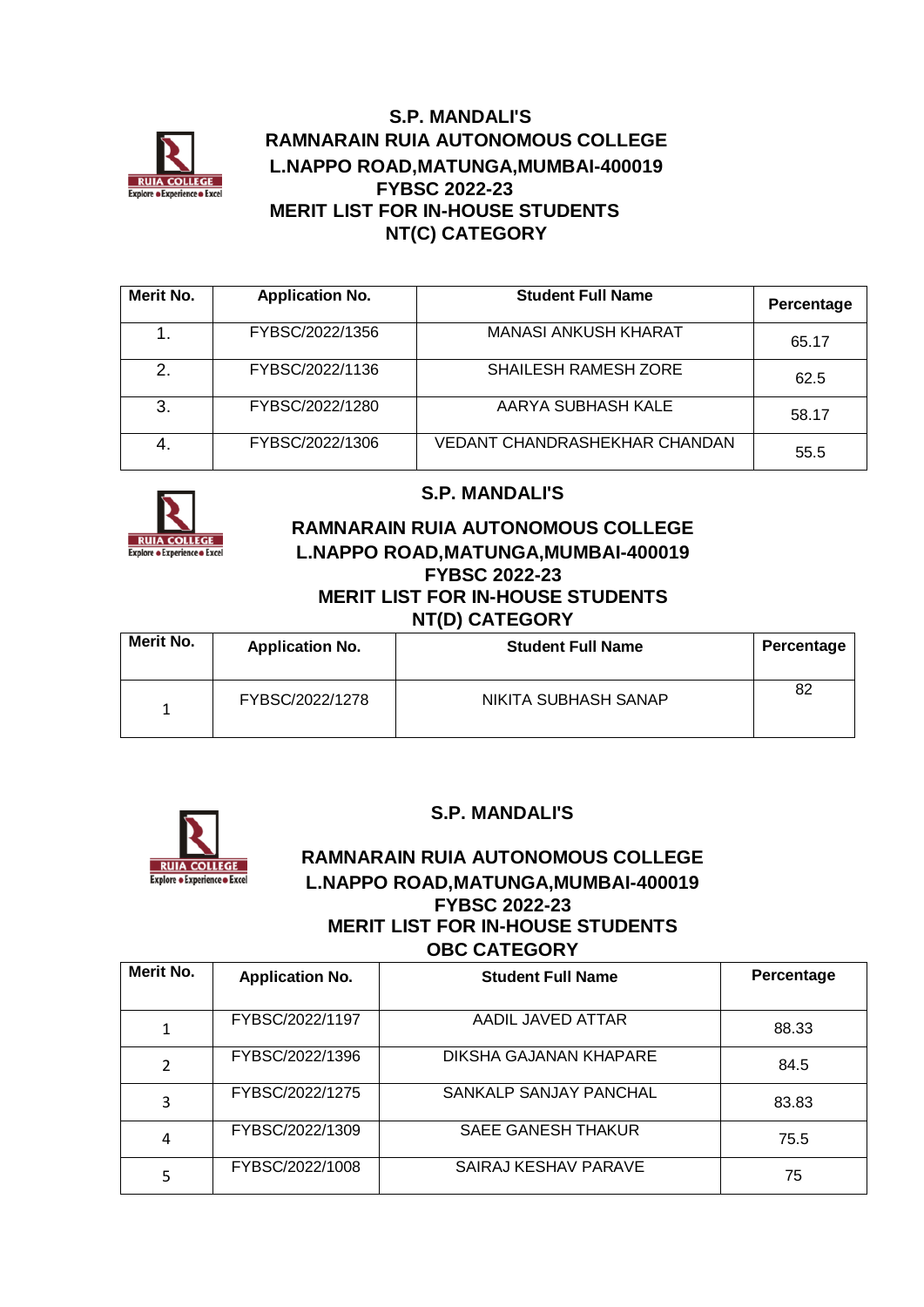| 6              | FYBSC/2022/1132 | ADITYA JAGENDRA SOLANKI        | 75    |
|----------------|-----------------|--------------------------------|-------|
| $\overline{7}$ | FYBSC/2022/1081 | SAUKHYA CHANDRASHEKHAR MADHAVI | 73.17 |
| 8              | FYBSC/2022/1376 | ANAGHA PRASHANT PINGALE        | 68.5  |
| 9              | FYBSC/2022/1330 | SONALI KIRTIKUMAR WAIRKAR      | 67.17 |
| 10             | FYBSC/2022/1095 | SVARANGI SANDEEP MAHADESHWAR   | 66.5  |
| 11             | FYBSC/2022/1381 | SEEYA SAMEER KANGUTKAR         | 66    |
| 12             | FYBSC/2022/1131 | AKSHAD PRAKASH MHASKAR         | 64.67 |
| 13             | FYBSC/2022/1156 | <b>VEDANT MOHAN BALDE</b>      | 64.5  |
| 14             | FYBSC/2022/1324 | SIDDHI DATTATRAY SAKHARKAR     | 63.67 |
| 15             | FYBSC/2022/1346 | ROHIT MAHENDRA PEDNEKAR        | 63    |
| 16             | FYBSC/2022/1368 | SHRUTIKA YOGESH MALUSHTE       | 61.67 |
| 17             | FYBSC/2022/1298 | RIYA DIGAMBAR MADKAIKAR        | 61.33 |
| 18             | FYBSC/2022/1026 | SHALVI RAJESH TELANGE          | 60.33 |
| 19             | FYBSC/2022/1276 | SHRAVANI DEEPAK WADEKAR        | 60.17 |
| 20             | FYBSC/2022/1335 | SHRAVANI GANESH MALI           | 58.5  |
| 21             | FYBSC/2022/1341 | PREM JAGDISH SOLKAR            | 58.5  |
| 22             | FYBSC/2022/1394 | SANIKA UMAKANT MANDAVKAR       | 58.33 |
| 23             | FYBSC/2022/1421 | SANIKA SANDEEP GUDEKAR         | 58.17 |
| 24             | FYBSC/2022/1169 | <b>AMAY SUNIL DUSAR</b>        | 57.83 |
| 25             | FYBSC/2022/1420 | SANIYA SAMEER SHIGWAN          | 57.83 |
| 26             | FYBSC/2022/1393 | OM SANDIP GAIKWAD              | 57    |
| 27             | FYBSC/2022/1391 | SRUSHTI VISHWAS PANDIRKAR      | 56.67 |
| 28             | FYBSC/2022/1151 | SARVESH SANTOSH PANCHAL        | 56    |
| 29             | FYBSC/2022/1233 | <b>BHUMEE MANOJ WADEKAR</b>    | 54.5  |
| 30             | FYBSC/2022/1173 | SAYLEE SANTOSH KAMBLE          | 53.83 |
| 31             | FYBSC/2022/1440 | SIDDHI SANTOSH JAMBHAVDEKAR    | 53.5  |
| 32             | FYBSC/2022/1195 | BHUMIKA RAVINDRA KALOKHE       | 51.17 |
| 33             | FYBSC/2022/1321 | PRANAY SANTOSH KUMBHAR         | 47.83 |
| 34             | FYBSC/2022/1164 | RAHUL GANESH KANSE             | 47.17 |

## **S.P. MANDALI'S**